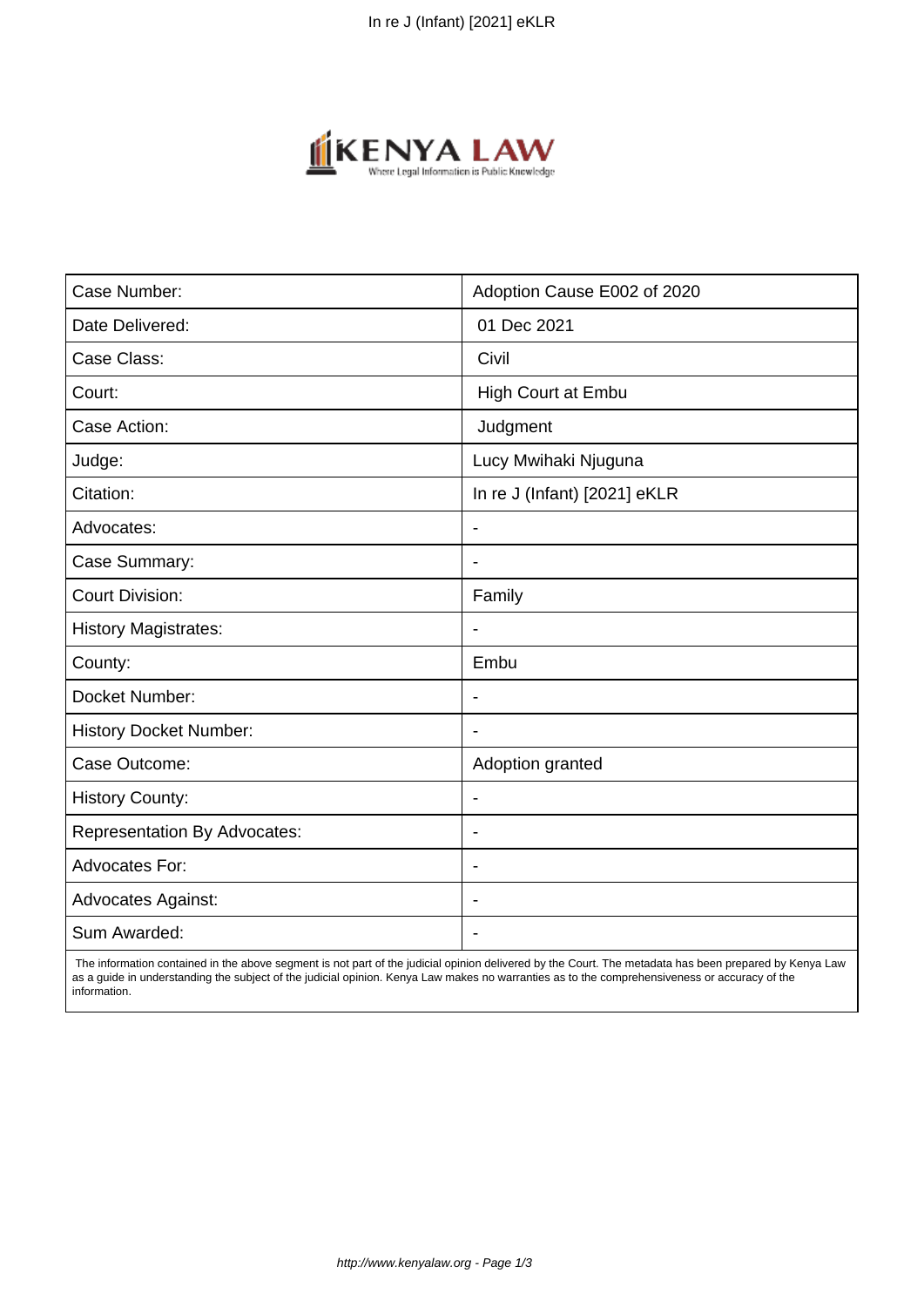### **REPUBLIC OF KENYA**

## **IN THE HIGH COURT OF KENYA AT EMBU**

### **ADOPTION CAUSE NO.E002 OF 2020**

## **IN THE MATTER OF BABY J (INFANT)**

## **WNM & MKK...................................................APPLICANTS**

## **JUDGMENT**

1. Before me is the originating summons dated 16.09.2020 and brought under Sections 157 (1) and 158(1) of the Children's Act and Rules 4 and 14 of the Adoption Rules and seeking for orders;-

*i. ………...spent……….*

*ii. That the consent of the infant's natural parents be dispensed with.*

#### *iii. That the applicants be authorized to adopt James (infant).*

2. The application is supported by the applicants' joint affidavit and wherein they adopted their statement in support of the application for adoption orders.

3. I have considered the application herein, the annexure thereto and all the documents filed before this court. It is my view that the main issue for determination is whether the application herein is merited.

4. The law on adoption is under the Children's Act and section 154(1) bestows this court with jurisdiction to make an adoption order. However, for any adoption arrangement to be commenced, the said child should be at least six weeks old and should have been declared free for adoption by a registered adoption society in accordance with the rules prescribed in the Children's Act.

5. Section 157 requires that the child in question should have been in the continuous care and control of the applicant within the Republic for a period of three consecutive months preceding the filing of the application and both the child and the applicants may be evaluated and assessed by a registered adoption society in Kenya. Section 158(1) further requires that in an application for adoption and where there is joint application (as in the instant case);

## *(a) at least one of the joint applicants must have has attained the age of twenty-five years and at least twenty-one years older than the child but has not attained the age of sixty-five years; or*

#### *(b) is a relative of the child; or*

#### *(c) is the mother or father of the child.*

6. Section 158 (2) - (4) provides for further conditions which the applicants ought to comply with, which includes consent by the parents. However, section 159 gives this court the powers to dispense with the said consent in the case of the parents or guardian of a child that has been abandoned, neglected, persistently failed to maintain or persistently ill-treated the child.

7. In the instant case, the consent to an adoption order in respect of the minor herein sworn on 16.09.2020 by Sr. Teresia Wanjiku Mburu- the Administrator of D.O.E Embu Children's Home, indicates that the minor herein was born on 10.02.2013. As such, at the time of the application herein (16.09.2020), the child was more than six (6) weeks old. Further, the applicants annexed to their application a certificate of declaring a child free for adoption from KKPI Adoption Society.